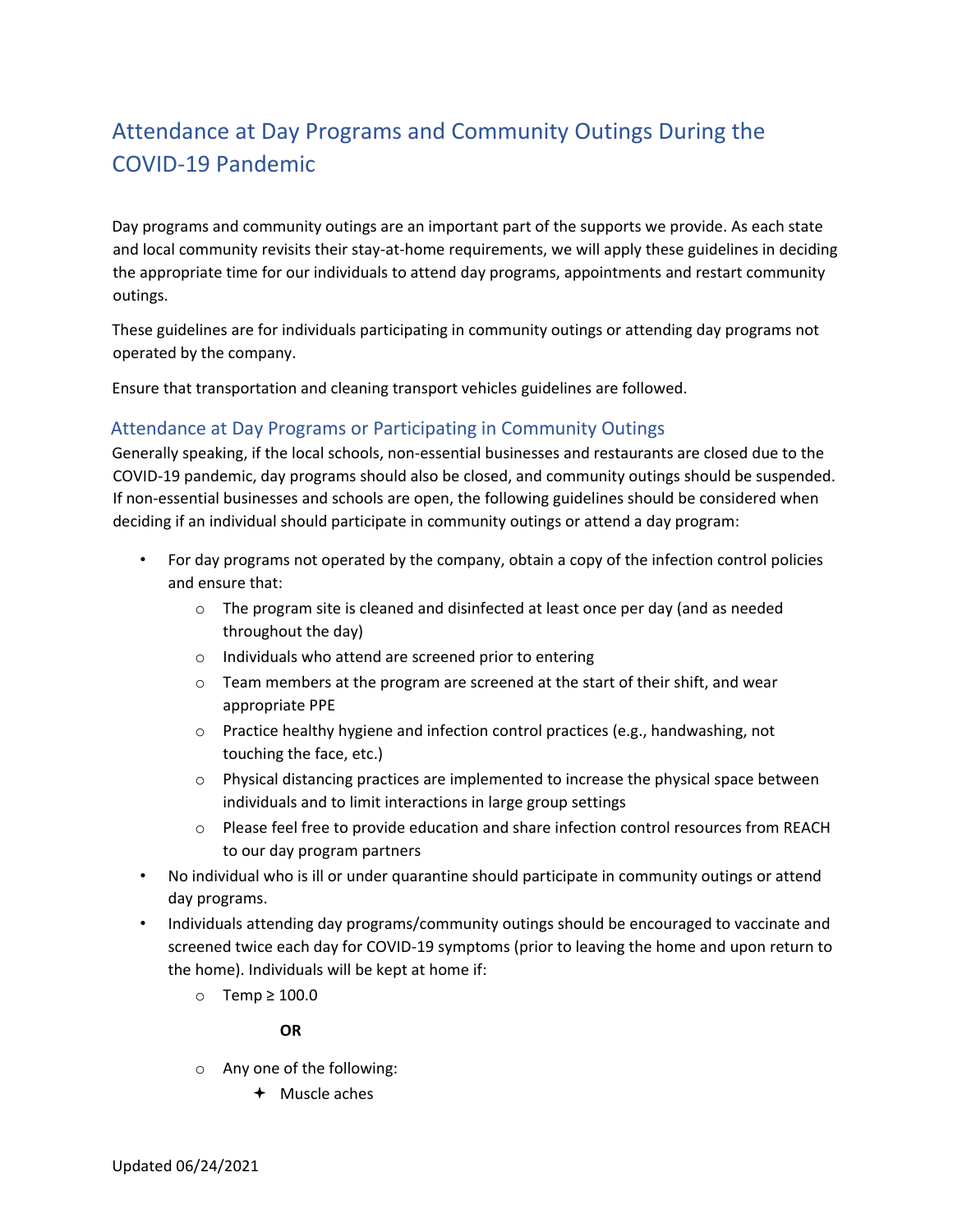- Chills
- $+$  Headache
- $\div$  New loss of taste or smell
- $\triangleq$  Respiratory symptoms including:
- $\div$  Shortness of breath
- $+$  Sore throat
- $\triangleq$  New or changed cough (not otherwise associated with a known chronic condition like smoking or allergies)

See also: Visitor Screening Tool [a](https://reach.brightspringhealth.com/wp-content/uploads/Visitor-Screening-Tool-05012020-v2.pdf)nd Isolation Procedur[e.](https://reach.brightspringhealth.com/wp-content/uploads/Isolation-Procedure_Residential-Client-Tests-Positive-for-COVID-19-v2-03312020.pdf)

- Individuals should wear surgical masks if tolerated and as required by state or local officials:
	- o During transport
	- $\circ$  As possible during the time spent in the community or at the day program  $\circ$ Always if required by state/local requirements
		- $\triangleq$  Individuals unable or unwilling to wear a mask will be kept at home until the requirement is no longer in place.
- Individuals at high risk should not attend day programs or community outings unless vaccinated. According to the CDC, those at high-risk for severe illness from COVID-19 include unvaccinated:
	- o People 65 years of age or older
	- o People of all ages with chronic medical conditions, particularly if not well controlled such as:
		- $\triangleleft$  Chronic lung disease or moderate to severe asthma
		- $\div$  Serious heart conditions such as heart failure
		- Immunocompromised (including cancer treatments, smoking, bone marrow or organ transplantation, immune deficiencies, poorly controlled HIV or AIDS, and prolonged use of corticosteroids and other immune weakening medications)
		- $\div$  Severe obesity (body mass index [BMI] of 40 or higher)
		- Diabetes
		- Chronic kidney disease undergoing dialysis
		- $+$  Liver disease

For those individuals not attending day programs or participating in community outings, please continue to source alternative ways for them to remain engaged. Please reference the isolation activit[y](https://reach.brightspringhealth.com/wp-content/uploads/Isolation-Activities-3.20.20-COVID-19.pdf) suggestion[s.](https://reach.brightspringhealth.com/wp-content/uploads/Isolation-Activities-3.20.20-COVID-19.pdf)

## Family Visits and Outings

As stay-at-home orders are rolled back, some of our individuals and their families will want to again enjoy outings and overnight visits. Please ensure the following:

• An IDT meeting is held to review requests for family outings against any noted safety issues taking into account all of the above requirements.